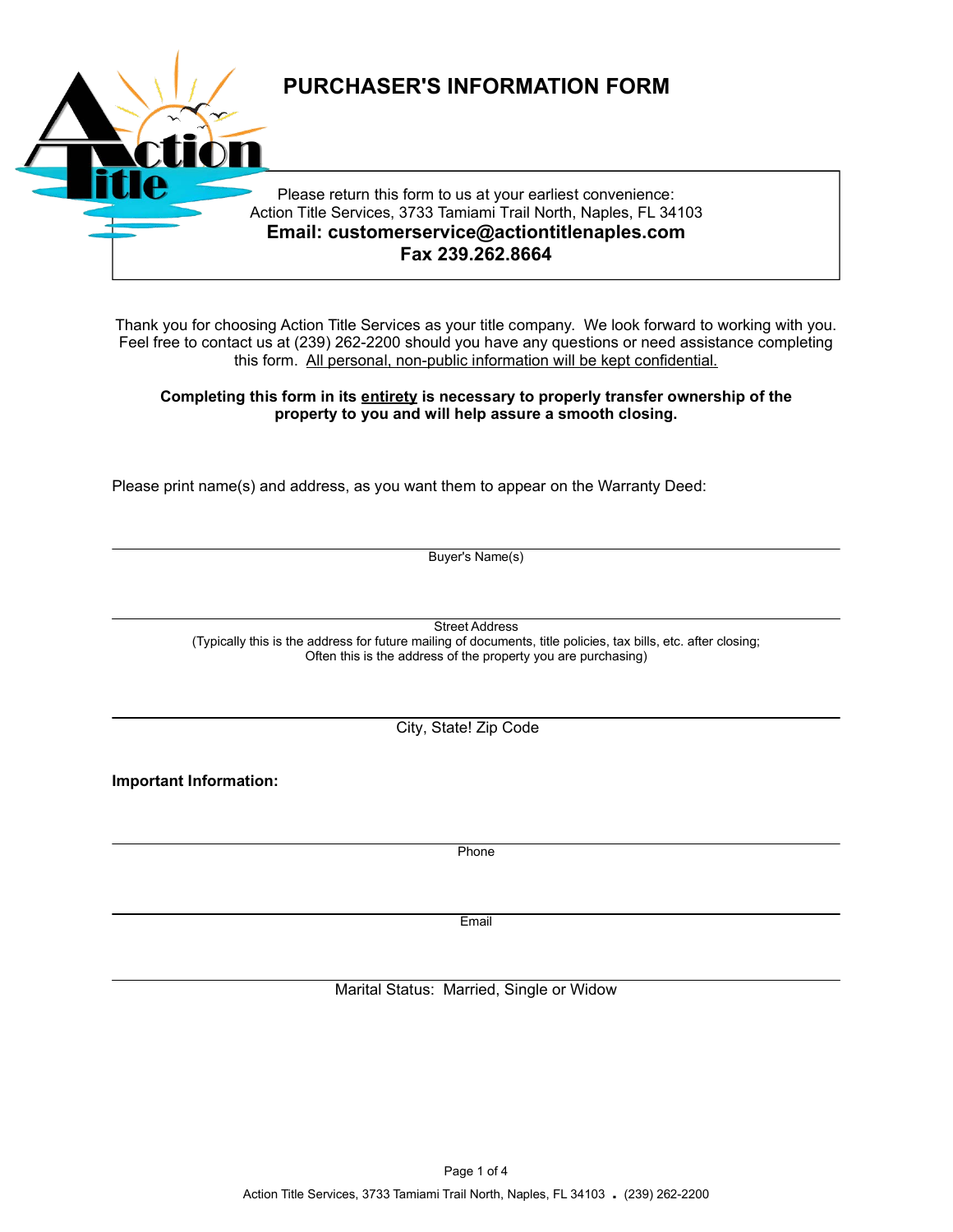Will all persons taking title be in Naples for closing **Will all persons taking title be in Naples** for closing

|  | No l |  |  |
|--|------|--|--|
|--|------|--|--|

If you will not be in Naples for closing, please provide an address for overnight delivery of your documents (this cannot be a Post Office box):

| Name                                                                                                                                                                                                                                                                                       |     |    |
|--------------------------------------------------------------------------------------------------------------------------------------------------------------------------------------------------------------------------------------------------------------------------------------------|-----|----|
|                                                                                                                                                                                                                                                                                            |     |    |
| <b>Street Address</b>                                                                                                                                                                                                                                                                      |     |    |
|                                                                                                                                                                                                                                                                                            |     |    |
| City, State Zip Code                                                                                                                                                                                                                                                                       |     |    |
|                                                                                                                                                                                                                                                                                            |     |    |
| Will you be using a Power of Attorney for closing:<br>IMPORTANT: We must review the Power of Attorney prior to closing to determine it meets Florida requirements. If it is to<br>be used, we must have the ORIGINAL to record at the time of closing.                                     | Yes | No |
| Have you applied to the Homeowner's Association; Condominium Association and/or                                                                                                                                                                                                            |     |    |
| <b>Master Association:</b>                                                                                                                                                                                                                                                                 | Yes | No |
| Will this property be your homestead:                                                                                                                                                                                                                                                      | Yes | No |
| Will you be obtaining a mortgage:                                                                                                                                                                                                                                                          | Yes | No |
|                                                                                                                                                                                                                                                                                            |     |    |
| Name of Lender                                                                                                                                                                                                                                                                             |     |    |
|                                                                                                                                                                                                                                                                                            |     |    |
| Loan Officer or Contact                                                                                                                                                                                                                                                                    |     |    |
|                                                                                                                                                                                                                                                                                            |     |    |
| <b>Phone Number</b>                                                                                                                                                                                                                                                                        |     |    |
|                                                                                                                                                                                                                                                                                            |     |    |
|                                                                                                                                                                                                                                                                                            |     |    |
| Email Address (if known)                                                                                                                                                                                                                                                                   |     |    |
| A survey is typically required when taking a mortgage. We will<br>attempt to contact the Seller to inquire if an existing up to date<br>survey is available. If not, do you want a survey ordered for the<br>property:<br>(If you are purchasing a condominium you will not need a survey) | Yes | No |
|                                                                                                                                                                                                                                                                                            |     |    |
| Additional Information:                                                                                                                                                                                                                                                                    |     |    |
| $^\star$                                                                                                                                                                                                                                                                                   |     |    |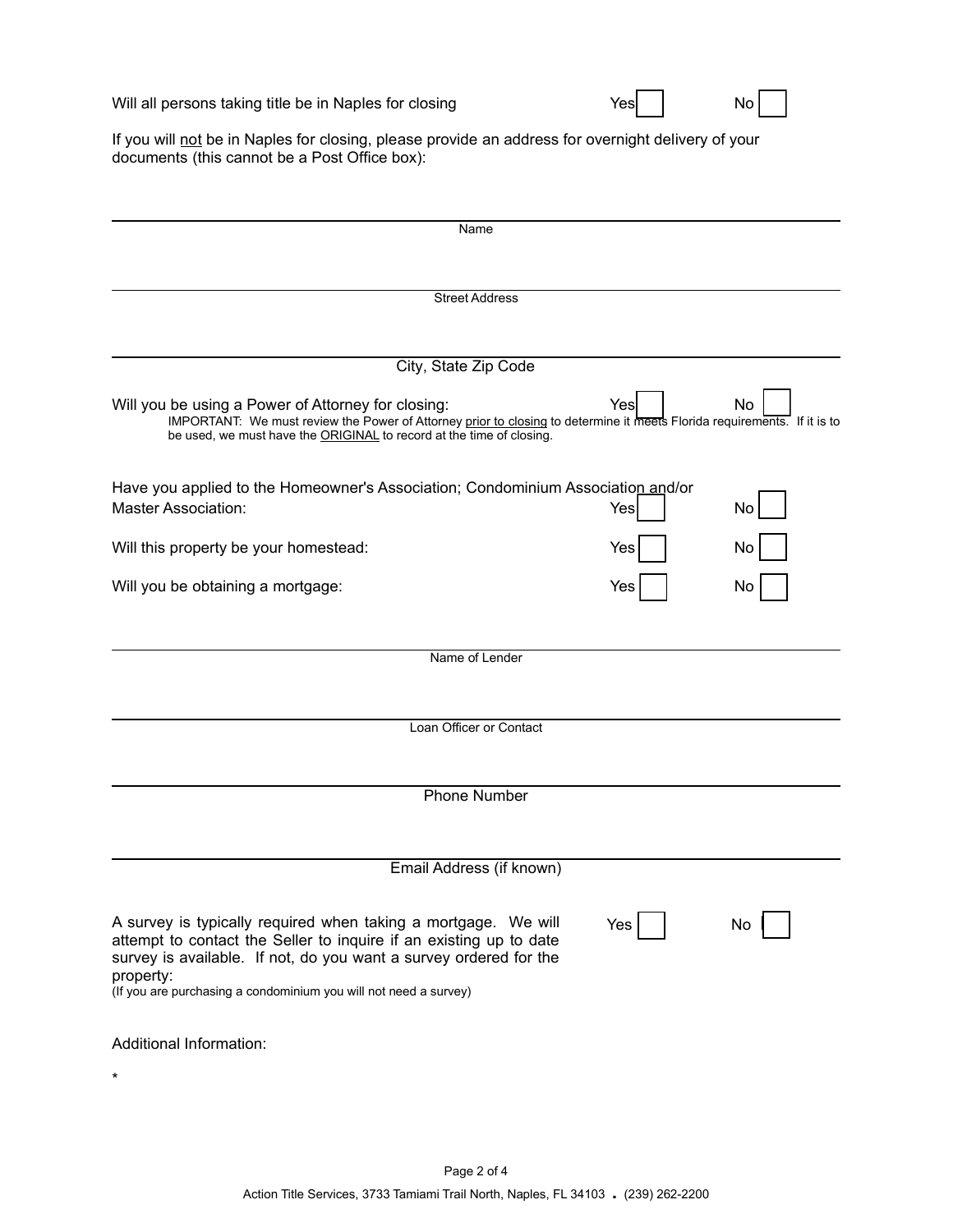# **PLEASE CHOOSE ONE OF THE FOLLOWING TYPES OF OWNERSHIP**

The options below are common examples of ownership and not to be considered legal advice.



## **Husband and Wife**   $\vert \cdot \vert$  **A** Married couple – (Husband/Husband or Wife/Wife)

Creates an estate by the entireties wherein the title to the property reverts to the survivor in the event of death. Both parties must be part of the Contract. (In the State of Florida, a married couple in title as husband and wife creates a Tenancy by the Entirety, the same as Joint Tenancy with full rights of survivorship.)



#### ® **Joint Tenancy with Full Rights of Survivorship**

Creates an estate where two or more persons hold real estate jointly for life, the survivor(s) to take the interest of the one who dies.



## ® **Tenancy-in-Common**

Creates an estate where two or more persons buy real estate together. Their shares are presumed to be equal unless stated otherwise on the deed. There are **no** rights of survivorship as in Joint Tenancy. If one of the Tenants-in-Common dies, his interest would not revert to the remaining tenants. Upon death of a title holder, probate will have to be done in the County and State in which the property is located to pass title to the heirs of that person.



#### ® **As Trustee**

Please complete the attached Trustee Form. The Trust must be reflected as the Purchaser on the Sales Contract.



#### ® **A Single Person**

Title holder must be unmarried. Please indicate a single Man, Woman or Person:



#### ® **A Married Person**

A married person but purchasing as sole and separate property without spouse.



#### ® **This Property Will be Held in a Corporation or LLC**

Please indicate the State of Incorporation